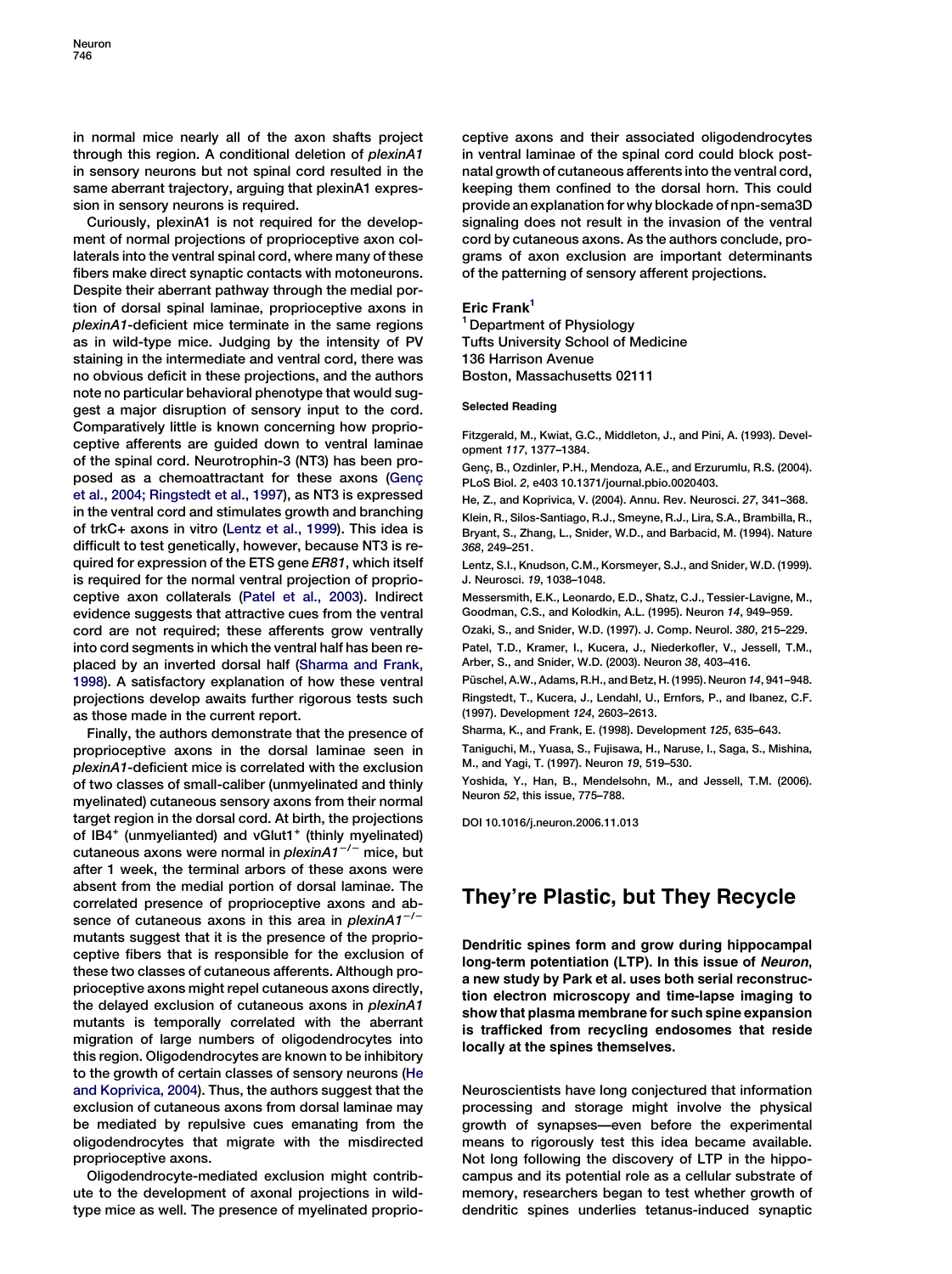plasticity. Thus, early efforts combined high-frequency synaptic stimulation with post-hoc analyses of spine morphology. However, such efforts faced two challenges: the need for high-resolution imaging, which at the time could only be achieved using electron microscopy, and the need to distinguish specifically those synapses that received the stimulus, since only a fraction of synapses within a small region are activated by any given electrode. Although several studies found spine changes associated with LTP, early results were mixed and fell short of establishing a clear relationship between spine growth and plasticity ([Yuste and](#page-2-0) [Bonhoeffer, 2001\)](#page-2-0).

This situation began to change when advances in fluorescence imaging techniques enabled investigators to track changes at individual synapses. Studies from several laboratories found that spines expanded, lengthened, or grew de novo following a plasticity-inducing stimulus. Not only did spines grow during LTP, but they also added filamentous actin and new AMPA receptors [\(Tada and Sheng, 2006; Matsuzaki, 2006\)](#page-2-0).

Several candidate mechanisms for modifying spine actin during LTP have been identified [\(Calabrese et al.,](#page-2-0) [2006; Tada and Sheng, 2006; Carlisle and Kennedy,](#page-2-0) [2005](#page-2-0)). But where does the membrane used to support spine growth come from? The laboratories of Michael Ehlers and Kristin Harris have teamed up to provide some satisfying answers [\(Park et al., 2006](#page-2-0) [this issue of Neuron]). It seems that the spines themselves contain all the needed manufacturing equipment and an abundant supply line for boosting their plasma membrane upon demand. Furthermore, spines reuse material that has already visited the plasma membrane. The key orchestrator is the recycling endosome.

Mammalian cells are efficient recyclers. Certain transmembrane receptors are known to be reused hundreds of times. Endocytic trafficking uses complex, interconnected pathways to transport membrane and proteins to various destinations [\(Maxfield and McGraw, 2004](#page-2-0)). First, membrane invagination occurs, often—but not always—through clathrin-coated pits. These pinch off (becoming ''primary'' endosomes) and fuse with one another to form sorting endosomes. From here, material is sorted either back to the membrane, to late endosomes (often destined for degradation in lysosomes), or to another intermediate organelle called the endocytic recycling compartment (ERC). The ERC sends material either to the plasma membrane or to the trans-Golgi network. Together, the sorting endosome and the ERC are sometimes referred to as "recycling endosomes,'' as depicted in Figure 3 of [Park et al. \(2006\)](#page-2-0). Each of these trafficking steps is finely controlled by specialized families of proteins, including endophilin, dynamin, amphiphysin, AP2 and other adaptor molecules, small GTPases of the Rab and Arf families, epsins and espsin homology domain proteins, and SNARE complexes ([Maxfield and McGraw, 2004\)](#page-2-0). Phospholipids, and lipid kinases and phosphatases, also play crucial roles [\(Di Paolo and De Camilli, 2006](#page-2-0)). [Park et al.](#page-2-0) [\(2006\)](#page-2-0) utilize the fact that transport to recycling endosomes depends on the SNARE protein syntaxin13, and transport from the ERC to the plasma membrane requires Rab11 and the Eps15-homology domain protein EHD1/Rme1.

First, [Park et al. \(2006\)](#page-2-0) showed, using either live-cell imaging or electron microscopy in three distinct types of preparations from hippocampus (dissociated cultures, acute slices, and in vivo), that endosomal compartments are within or beneath nearly all spines. Spines with endosomes tended to be larger than those that lacked them. The authors calculated that the surface area of internal endosomal membranes nearly equals that of the spines themselves and therefore represents an adequate resource for spine growth.

They next demonstrated that spine maintenance requires recycling endosomes. [Park et al. \(2006\)](#page-2-0) accomplished this by transfecting neurons with mutant or truncated versions of the proteins Rab11a, EHD1/Rme1, or syntaxin13, and showed that spine numbers drastically decreased. Conversely, they showed that overexpression of wild-type versions of these proteins caused a doubling of spine numbers. In an elegant series of time-lapse studies, they used the cell permeant TAT sequence to carry mutant syntaxin13 across the dendritic membrane and showed, thereby, that inhibition of endosomal recycling can induce spine shrinkage and collapse within an hour.

These experiments implicate recycling endosomes as the key source of membrane that maintains spines at steady state, but what about during LTP? [Park et al.](#page-2-0) [\(2006\)](#page-2-0) induced LTP in dissociated hippocampal cultures using a chemical stimulus (elevated glycine, which abruptly enhances NMDA receptor activation by endogenous glutamate). They observed that, as in hippocampal slices stimulated synaptically, chemical LTP is associated with an increase in the size and number of spines. However, these increases were prevented when endosome recycling was blocked. Finally, the authors demonstrate, using a pH-sensitive form of GFP tagged to transferrin receptors, that LTP triggers exocytosis of recycled vesicles within spines. In individual spines, the timing of exocytosis correlated with the emergence of new spines or the expansion of existing spines, implying a cause-effect relationship.

Remarkably, the chemical LTP stimulus also induced, within minutes, a translocation of endosomes (tagged via trasferrin reuptake) from the base of the spine toward and into the spine head. Time-lapse imaging of fluorescent transferrin receptor revealed the budding off of presumptive recycled vesicles that moved toward the spine plasma membrane. This relocalization of endosomal compartments after LTP was confirmed using serial section EM of hippocampal slices in which potentiation was induced by theta-burst stimulation.

These exciting new studies answer several key questions and raise intriguing new ones. Are membrane recycling pathways in dendrites similar to those in other cells, or are there specialized mechanisms? Are endosomal compartments anchored to the base of spines, and if so, how? What mechanism either releases them or promotes their expansion into spine heads during LTP? In addition to AMPA receptors, what other cargo is to be found in recycling endosomes in spines? Do such cargoes regulate synapse stability or adhesion? How is membrane addition coordinated with actin remodeling? Spines are heterogeneous in terms of their protein (and probably lipid) composition, so how does endosomal trafficking relate to the variety of spine